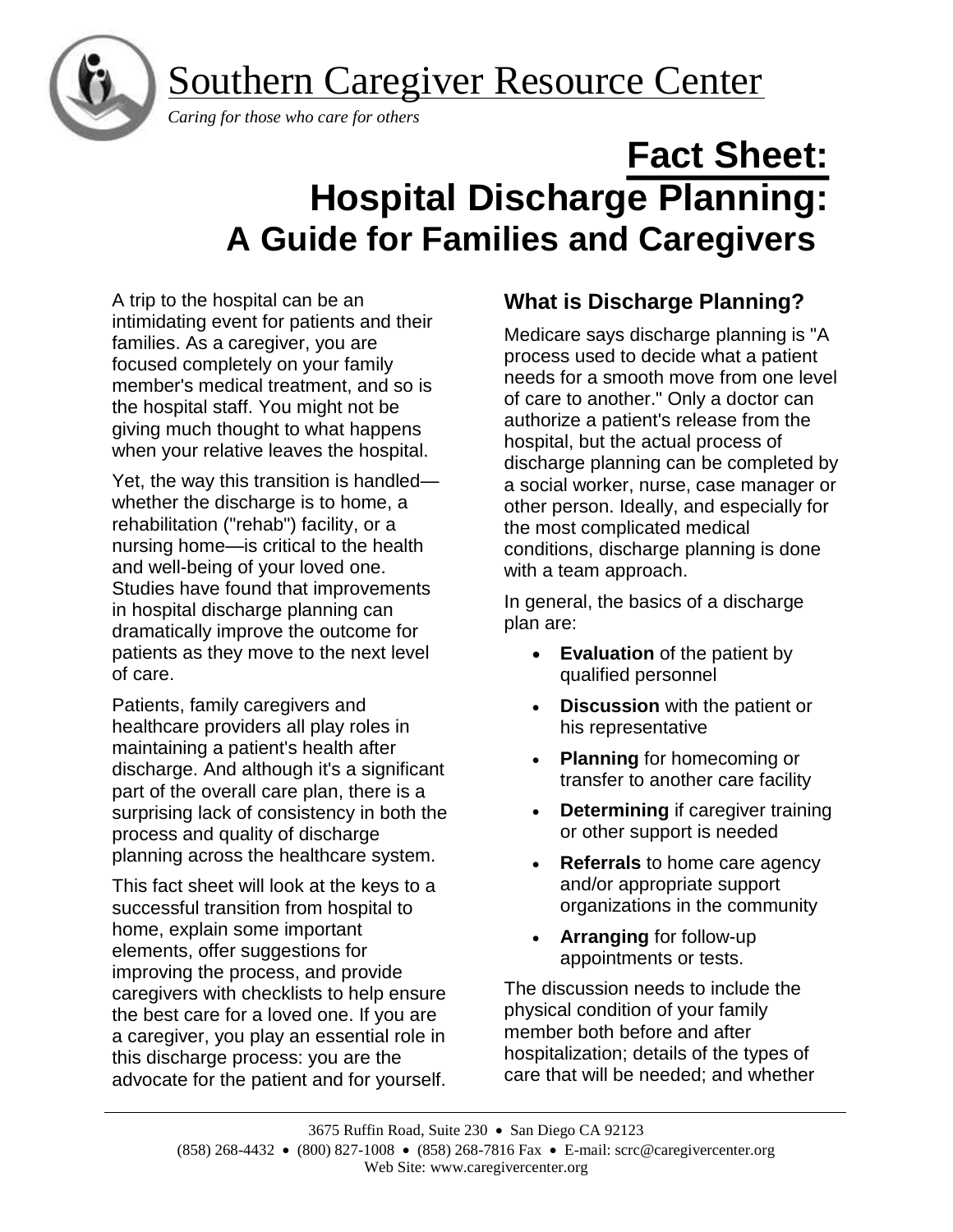discharge will be to a facility or home. It also should include information on whether the patient's condition is likely to improve; what activities he or she might need help with; information on medications and diet; what extra equipment might be needed, such as a wheelchair, commode, or oxygen; who will handle meal preparation, transportation and chores; and possibly referral to home care services.

## **Why is Good Discharge Planning So Important?**

Effective discharge planning can decrease the chances that your relative is readmitted to the hospital, help in recovery, ensure medications are prescribed and given correctly, and adequately prepare you to take over your loved one's care.

Not all hospitals are successful in this. Although both the American Medical Association and the Joint Commission on the Accreditation of Healthcare Organizations (JCAHO) offer recommendations for discharge planning, there is no universally utilized system in US hospitals. Additionally, patients are released from hospitals "quicker and sicker" than in the past, making it even more critical to arrange for good care after release.

Studies have shown that as many as 40 percent of patients over 65 had medication errors after leaving the hospital, and 18 percent of Medicare patients discharged from a hospital are readmitted within 30 days. This is not good for the patient, not good for the hospital, and not good for the financing agency, whether it's Medicare, private insurance, or your own funds. On the other hand, research has shown that excellent planning and good follow-up

can improve patients' health, reduce readmissions and decrease healthcare costs.

Even simple measures help immensely. For example, you should have a telephone number(s) accessible 24 hours a day including weekends, for care information. A follow-up appointment to see the doctor should be arranged before your loved one leaves the hospital. Since errors with medications are frequent and potentially dangerous, a thorough review of all medications should be an essential part of discharge planning. Medications need to be "reconciled," that is, the prehospitalization medications compared with the post-discharge list to see that there are no duplications, omissions or harmful side effects.

Under the best of circumstances, the discharge planner should begin his or her evaluation when the patient is admitted to the hospital.

## **The Caregiver's Role in the Discharge Process**

The discharge staff will not be familiar with all aspects of your relative's situation. As caregiver, you are the "expert" in your loved one's history. While you may not be a medical expert, if you've been a caregiver for a long time, you certainly know a lot about the patient and about your own abilities to provide care and a safe home setting.

The discharge planners should discuss with you your willingness and ability to provide care. You may have physical, financial or other limitations that affect your caregiving capabilities. You may have other obligations such as a job or childcare that impact the time you have available. *It is extremely important to tell*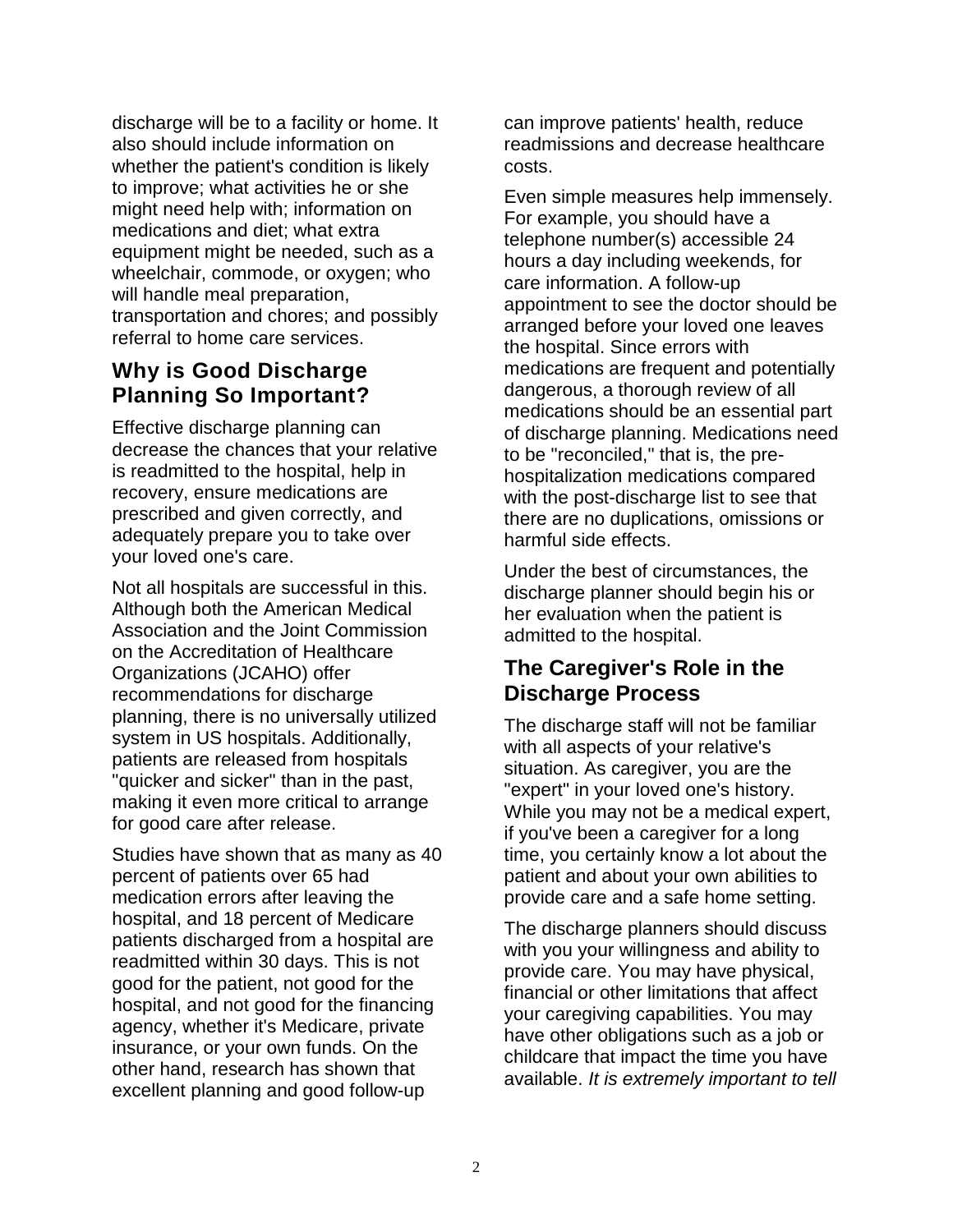#### *hospital discharge staff about those limitations.*

Some of the care your loved one needs might be quite complicated. It is essential that you get any training you need in special care techniques, such as wound, feeding tube or catheter care, procedures for a ventilator, or transferring someone from bed to chair.

If your loved one has memory problems caused by Alzheimer's disease, stroke, or another disorder, discharge planning becomes more complicated, and you will need to be a part of all discharge discussions. You may need to remind the staff about special care and communication techniques needed by your loved one. Even without impaired memory, older people often have hearing or vision problems or are disoriented when they are in the hospital so that these conversations are difficult to comprehend. They need your help.

If you or your family member are more comfortable speaking in a language other than English, an interpreter is needed for this discussion on discharge. Written materials must be provided in your language as well. Studies have shown that numerous, and sometimes dangerous, errors can be made in home care when language is not taken into account at discharge.

Because people are in a hurry to leave the hospital or facility, it's easy to forget what to ask. We suggest you keep the questions on pages 5-6 with you, and request that the discharge planner take the time to review them with you.

## **Getting Help at Home**

Listed below are common care responsibilities you may be handling for your family member after he or she returns home:

- **Personal care:** bathing, eating, dressing, toileting
- **Household care:** cooking, cleaning, laundry, shopping
- **Healthcare:** medication management, physician's appointments, physical therapy, wound treatment, injections, medical equipment and techniques
- **Emotional care:** companionship, meaningful activities, conversation.

Community organizations can help with services such as transportation, meals, support groups, counseling, and possibly a break from your care responsibilities to allow you to rest and take care of yourself. Finding those services can take some time and several phone calls. The discharge planner should be familiar with these community supports, but if not, your local senior center or a private case manager might be helpful. (See the *Resources* section at the end of this fact sheet.) Family and friends also might assist you with home care.

If you need to hire paid in-home help, you have some decisions to make. Unfortunately, these hiring decisions are often made in a hurry during hospital discharge. You might be handed a list of agencies, with instructions to decide which to use—but often without further information. This is another good reason discharge planning should start early as caregiver, you'll have time to research your options while your loved one is cared for in the hospital.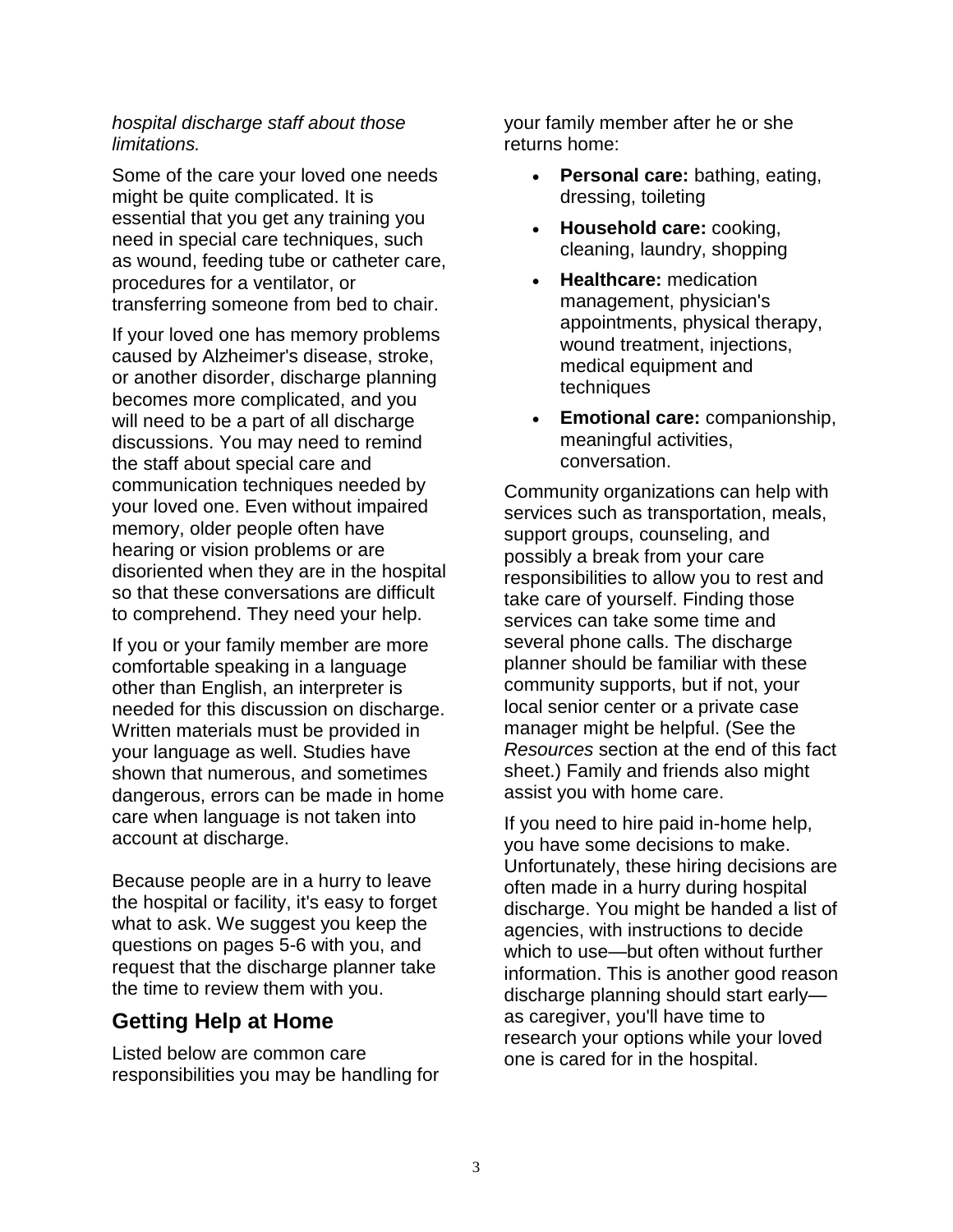Think about both your needs as a caregiver and the needs of the person you are caring for, including language and cultural background.

You have a choice between hiring an individual directly or going through a home care or home health care agency. Part of that decision may be affected by whether the help will be "medically necessary" i.e., prescribed by the doctor, and therefore paid for by Medicare, Medicaid or other insurance. In that case, they will most likely determine the agency you use. In making your decisions, consider the following: home care agencies take care of all the paperwork for taxes and salary, substitutes will be available if the worker is sick, and you may have access to a broader range of skills. On the other hand, there may be a more personal relationship if you hire an individual directly, and the cost is likely to be lower. In either case, try to get recommendations for hiring from acquaintances, nurses, social workers and others familiar with your situation.

## **Discharge to a Facility**

If the patient is being discharged to a rehab facility or nursing home, effective transition planning should ensure continuity of care, clarify the current state of the patient's health and capabilities, review medications, and help you select the facility to which your loved one is to be released.

Too often, however, choosing a facility can be a source of stress for families. You may have very little time and little information on which to base your decision. You might simply be given a list of facilities and asked to choose one. To help, a private geriatric care manager (for whom you will pay an hourly fee) or a social worker can offer

much needed advice and support. There are also online sources of information (see the *Resources* section of this fact sheet) that rate nursing homes, for example.

Convenience is a factor—you need to be able to easily get to the facility—but the quality of care is very important, and you may have to sacrifice your convenience for the sake of better care. The list of questions on pages 5-6 will give you direction as you start your search for a facility.

## **Paying for Care After Discharge**

You might not be aware that insurance, including Medicare, does not pay for all services after a patient has been discharged from the hospital. However, if something is determined by the doctor to be "medically necessary" you may be able to get coverage for certain skilled care or equipment. You will need to check directly with the hospital, your insurer or Medicare to find out what might be covered and what you will have to pay for. Keep careful records of your conversations.

## **What If You Feel It's Too Early for Discharge?**

If you don't agree that your loved one is ready for discharge, *you have the right to appeal the decision.* Your first step is to talk with the physician and discharge planner and express your reservations. If that isn't enough, you will need to contact Medicare, Medicaid or your insurance company. Formal appeals are handled through designated *Quality Improvement Organizations* (see the *Resources* section). You should know that if the QIO rules against you, you will be required to pay for the additional hospital care. The hospital must let you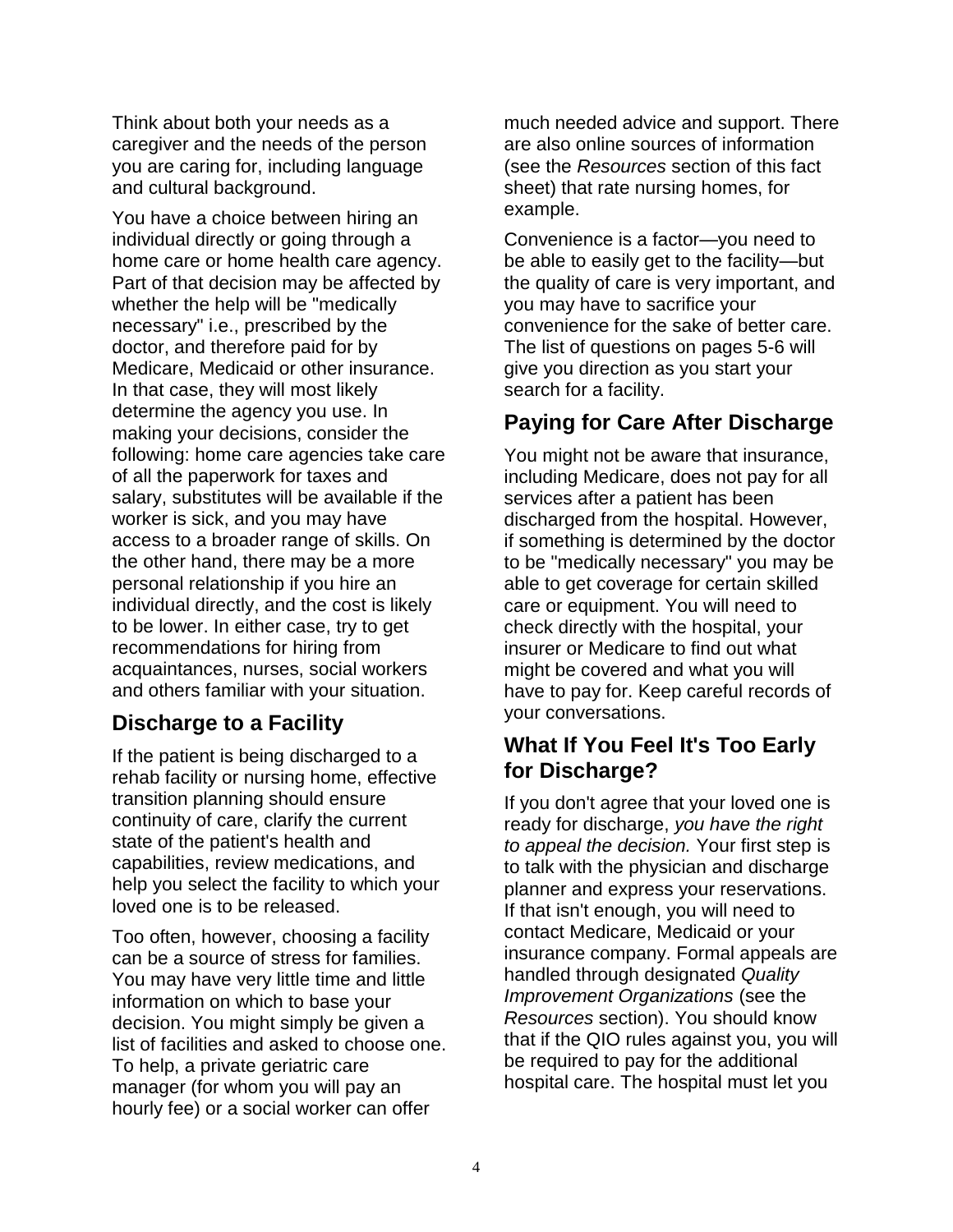know the steps to take to get the case reviewed.

## **Improving the System**

As we have mentioned throughout this fact sheet, discharge planning is an inconsistent process, which varies from hospital to hospital. Who does it, when it's done, how it's done, what kind of follow-up is mandated, and whether caregivers are assessed for their ability to provide care and included as respected members of the discussion are all elements that differ from setting to setting.

In general, hospitals make money only when beds are occupied, so in many cases, discharge and transitional care planning become "orphan" services that produce no revenue. Despite its benefits, which clearly increase the wellbeing of patients and caregivers, discharge/transition planning is often not given the attention it deserves, and indeed, ineffectual planning often serves to add to patients' and caregivers' stress.

Discussions among experts on improving transitional care and discharge planning have centered on improvements that emphasize education and training, preventive care and including caregivers as members of the healthcare team. Some studies have revealed that surprisingly simple steps can help. For example, sending the summary of care to the patient's regular doctor increases the likelihood of effective follow-up care. Likewise, telephone calls from knowledgeable professionals to patients and caregivers within two days after discharge help anticipate problems and improve care at home.

Broader recommended changes in practice and policy include:

- Formally recognize the role families and other unpaid caregivers play include them as part of the healthcare team and assess their capabilities and willingness to provide care.
- Coordinate care across sites, from hospital to facility to home. Improve communication between hospital and community-based services.
- Develop better educational materials, available in multiple languages, to help patients and caregivers navigate care systems and understand the types of assistance that might be available to them, both during and after a hospital stay.
- Improve training for healthcare staff, including ways to respond to language, culture and literacy differences.
- Simplify and expand eligibility for public programs. Make transitional care a Medicare benefit; change reimbursement policies to cover more homebased care in addition to institutional care. Reward hospitals and physicians that improve patient well-being and reduce readmissions to hospitals.

## **Conclusion**

Multiple studies have explored the importance of effective discharge planning and transitional care and have highlighted the very real benefits in improved patient outcomes and lower rehospitalization rates. Several pilot programs have illustrated those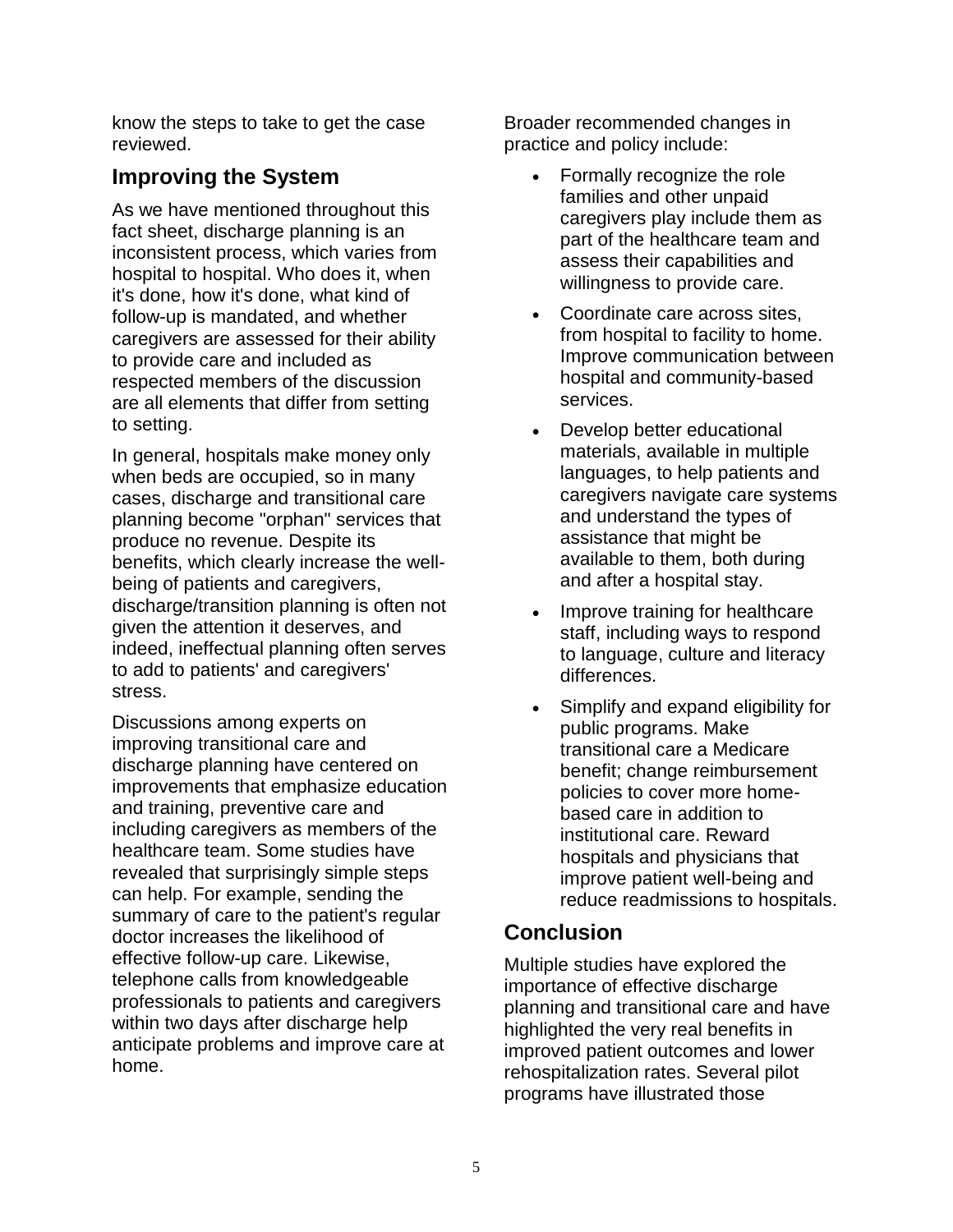benefits, but until healthcare financing systems are changed to support such innovations in care, they will remain unavailable to many people. Caregivers, patients and advocates are continuing their efforts to alter our healthcare system to make discharge planning a priority. With our graying population, these changes are ever more necessary.

### **Some Basic Questions for Caregivers to Ask**

#### **Questions about the illness:**

- What is it and what can I expect?
- What should I watch out for?
- Will we get home care, and will a nurse or therapist come to our home to work with my relative? Who pays for this service?
- How do I get advice about care, danger signs, a phone number for someone to talk to, and follow-up medical appointments?
- Have I been given information either verbally or in writing that I understand and can refer to?
- Do we need special instructions because my relative has Alzheimer's or memory loss?

#### **What kind of care is needed?**

- Bathing
- Dressing
- Eating (are there diet restrictions, e.g., soft foods only? Certain foods not allowed?)
- Personal Hygiene
- Grooming
- Toileting
- Transfer (moving from bed to chair)
- Mobility (includes walking)
- Medications
- Managing symptoms (e.g., pain or nausea)
- Special equipment
- Coordinating the patient's medical care
- **Transportation**
- Household chores
- Taking care of finances

#### **Questions when my relative is being discharged to the home: \***

- Is the home clean, comfortable and safe, adequately heated/cooled, with space for any extra equipment?
- Are there stairs?
- Will we need a ramp, handrails, grab bars?
- Are hazards such as area rugs and electric cords out of the way?
- Will we need equipment such as hospital bed, shower chair, commode, or an oxygen tank? Where do I get this equipment?
- Who pays for these items?
- Will we need supplies such as adult diapers, disposable gloves, or skin care items? Where do I get these items?
- Will insurance/Medicare/Medicaid pay for these?
- Do I need to hire additional help?

#### **Questions about training:**

• Are there special care techniques I need to learn for such things as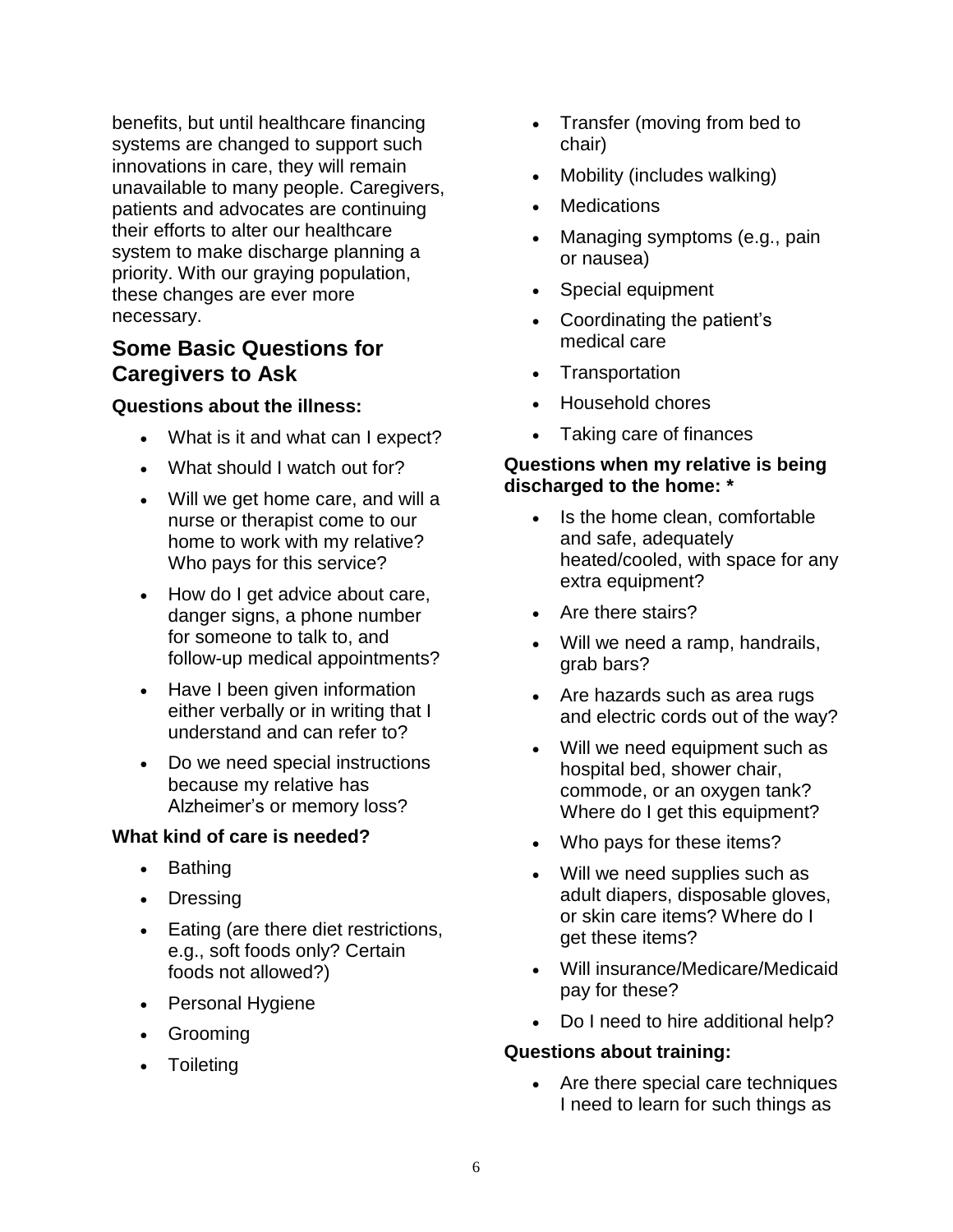changing dressings, helping someone swallow a pill, giving injections, using special equipment?

- Have I been trained in transfer skills and preventing falls?
- Do I know how to turn someone in bed so he or she doesn't get bedsores?
- Who will train me?
- When will they train me?
- Can I begin the training in the hospital?

#### **Questions when discharge is to a rehab facility or nursing home:**

- How long is my relative expected to remain in the facility?
- Who will select the facility?
- Have I checked online resources such as www.Medicare.gov for ratings?
- Is the facility clean, well kept, quiet, a comfortable temperature?
- Does the facility have experience working with families of my culture/language?
- Does the staff speak our language?
- Is the food culturally appropriate?
- Is the building safe (smoke detectors, sprinkler system, marked exits)?
- Is the location convenient? Do I have transportation to get there?

#### **For longer stays:**

- How many staff are on duty at any given time?
- What is the staff turnover rate?
- Is there a social worker?
- Do residents have safe access to the outdoors?
- Are there special facilities/programs for dementia patients?
- Are there means for families to interact with staff?
- Is the staff welcoming to families?

#### **Questions about medications:**

- Why is this medicine prescribed? How does it work? How long the will the medicine have to be taken?
- How will we know that the medicine is effective?
- Will this medicine interact with other medications, such as prescription and nonprescription? Or herbal preparations that my relative is taking now?
- Should this medicine be taken with food? Are there any foods or beverages to avoid?
- Can this medicine be chewed, crushed, dissolved, or mixed with other medicines?
- What possible problems might I experience with the medicine? At what point should I report these problems?
- Will the insurance program pay for this medicine? Is there a less expensive alternative?
- Does the pharmacy provide special services such as home delivery, online refills or medication review and counseling?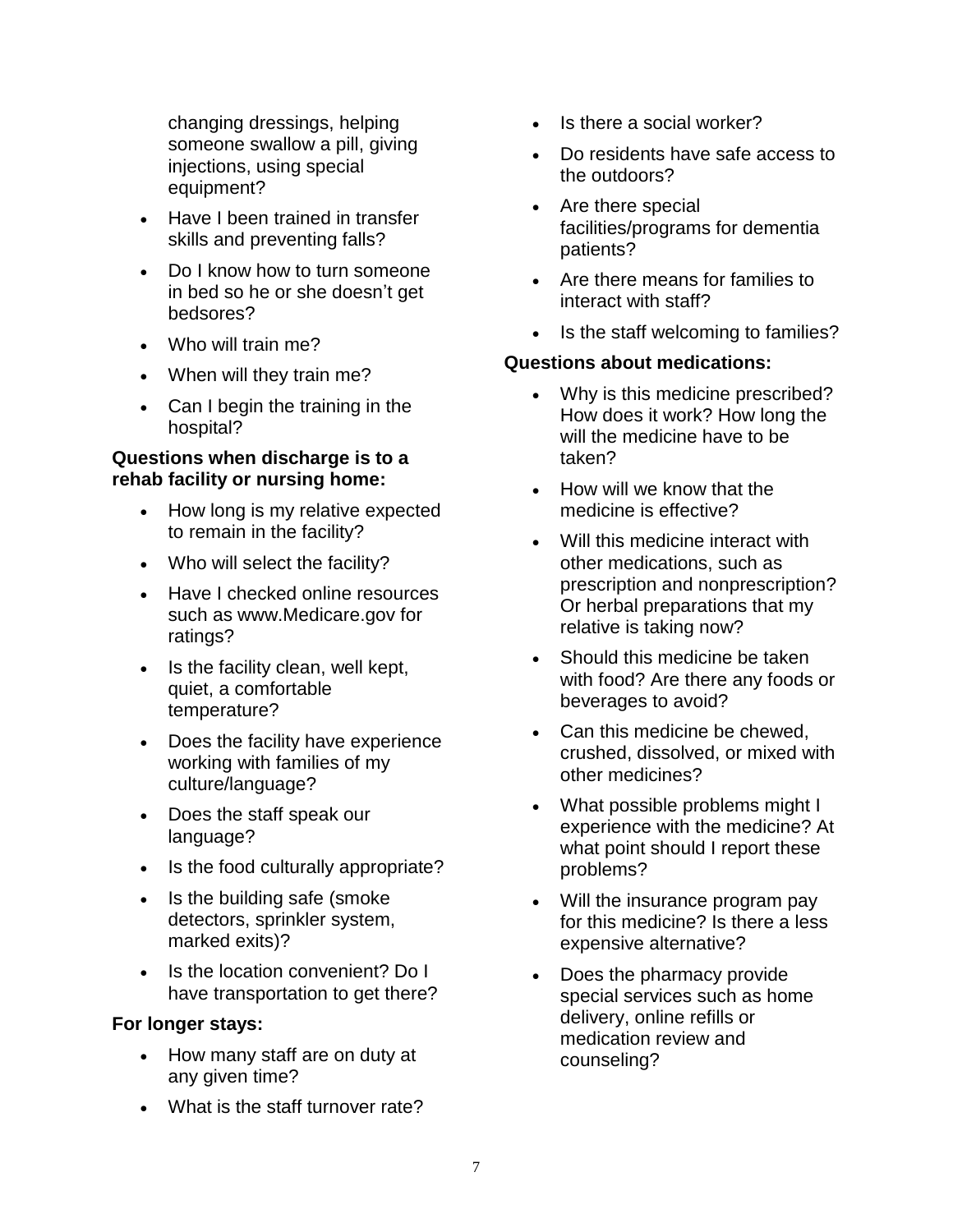#### **Questions about follow-up care: \***

- What health professionals will my family member need to see?
- Have these appointments been made? If not, whom should I call to make these appointments?
- Where will the appointment be? In an office, at home, somewhere else?
- What transportation arrangements need to be made?
- How will our regular doctor learn what happened in the hospital or rehab facility?
- Whom can I call with treatment questions? Is someone available 24 hours a day and on weekends?

#### **Questions about finding help in the community:**

- What agencies are available to help me with transportation or meals?
- What is adult day care and how do I find out about it?
- What public benefits is my relative eligible for, such as In-Home Supportive Services or VA services?
- Where do I start to look for such care?

#### **Questions about my needs as a caregiver: \***

- Will someone come to my home to do an assessment to see if we need home modifications?
- What services will help me care for myself?
- Does my family member require help at night and if so, how will I get enough sleep?
- Are there things that are scary or uncomfortable for me to do, e.g., changing a diaper?
- What medical conditions and limitations do I have that make providing this care difficult?
- Where can I find counseling and support groups?
- How can I get a leave from my job to provide care?
- How can I get a respite (break) from care responsibilities to take care of my own healthcare and other needs?

*\* Adapted with permission from www.nextstepincare.org, United Hospital Fund.*

#### **Resources**

#### **Southern Caregiver Resource Center** 3675 Ruffin Road, Suite 230 San Diego, CA 92123 (858) 268-4432 | (800) 827-1008 (in CA) Fax: (858) 268-7816 E-mail: scrc@caregivercenter.org

Website: www.caregivercenter.org

Southern Caregiver Resource Center offers free support services to caregivers of adults with chronic and disabling conditions in San Diego and Imperial counties. Services include information and referral, needs assessments, care planning, family consultation, case management, individual counseling, legal and financial consultation, respite care, education and training, and support groups.